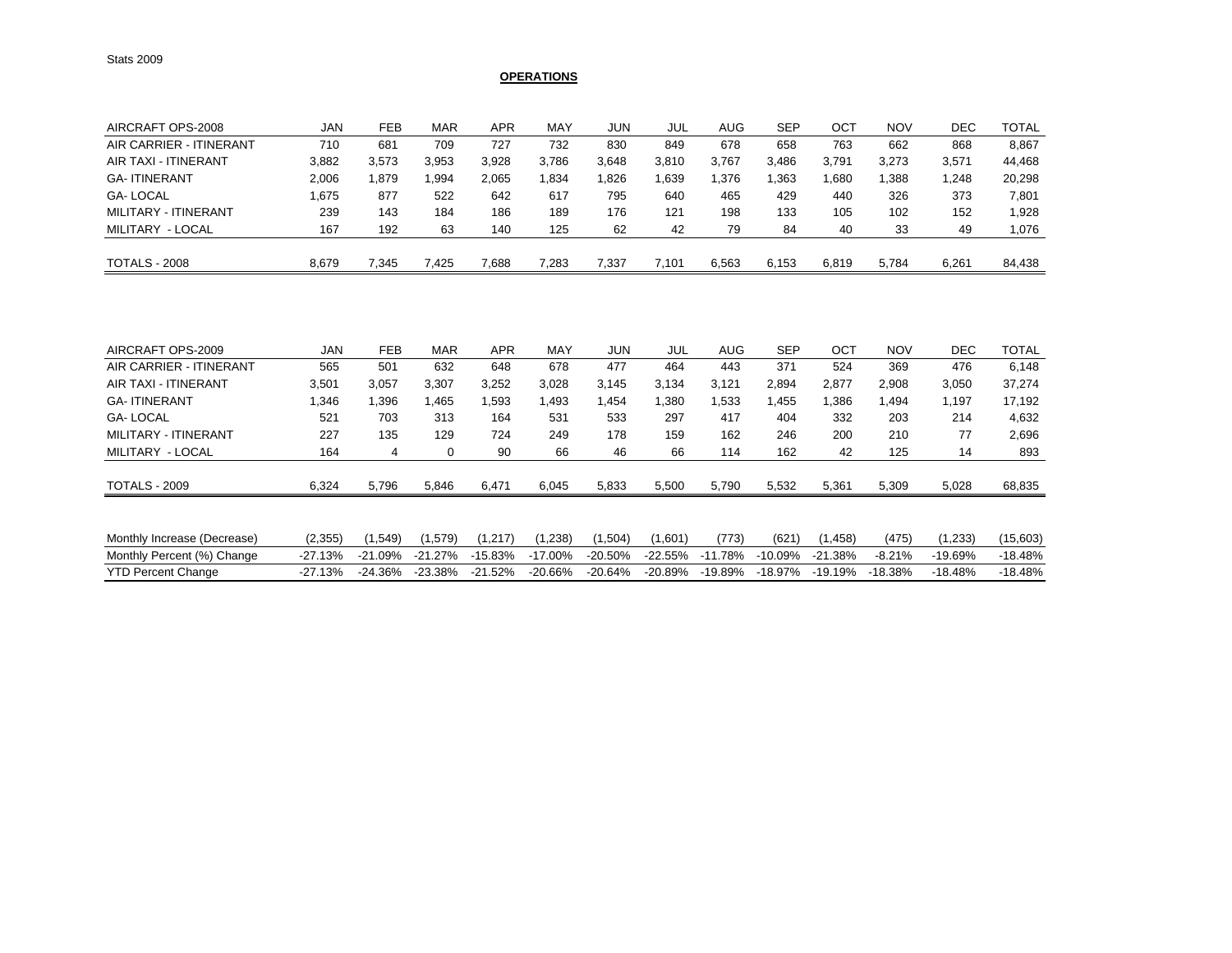ENPLANED PASSENGERS

| ENPLANED - 2008         | <b>JAN</b>  | <b>FEB</b>  | <b>MAR</b> | <b>APR</b> | MAY         | JUN         | JUL      | <b>AUG</b>  | <b>SEP</b> | OCT         | <b>NOV</b>  | <b>DEC</b> | <b>TOTAL</b> |
|-------------------------|-------------|-------------|------------|------------|-------------|-------------|----------|-------------|------------|-------------|-------------|------------|--------------|
| <b>ASA</b>              | 10,983      | 10.778      | 10,663     | 10,292     | 8,618       | 9,990       | 10,567   | 9,660       | 9,629      | 12,045      | 10,714      | 10,698     | 124,637      |
| <b>AMERICAN EAGLE</b>   | 2,967       | 3,192       | 2,863      | 3,194      | 3.009       | 3,193       | 3,813    | 3,505       | 2,679      | 3,447       | 3,816       | 3,130      | 38,808       |
| UNITED EXPRESS          | 6,908       | 6,312       | 8,327      | 8,970      | 8,910       | 7,405       | 7,922    | 7,504       | 6,902      | 7,968       | 6,682       | 7,634      | 91,444       |
| <b>CONTINENTAL</b>      | 3,669       | 3,103       | 4,588      | 4,940      | 4,905       | 5,098       | 4,988    | 4,581       | 3,491      | 4,798       | 4,134       | 4,315      | 52,610       |
| <b>DELTA</b>            | 2,568       | 2,345       | 3,928      | 4,441      | 5,626       | 5,217       | 5,041    | 5,145       | 2,743      | 2.766       | 1,963       | 2,639      | 44,422       |
| <b>COMAIR</b>           | 772         | 802         | 729        | 374        | 492         | 865         | 77       | 446         | 721        | 828         | 772         | 869        | 7,747        |
| <b>NORTHWEST</b>        | 3,552       | 3,578       | 3,954      | 4,386      | 4,608       | 4,573       | 4,592    | 4,385       | 3,511      | 4,242       | 3,768       | 4,045      | 49,194       |
| <b>PIEDMONT</b>         | 1,577       | 2,908       | 2,712      | 3,060      | 1,768       | 3,328       | 3,323    | 3,268       | 1,513      | 1,506       | 1,737       | 1,604      | 28,304       |
| <b>PSA</b>              | 3,073       | 3,137       | 4,387      | 4,252      | 3,808       | 3,777       | 3,526    | 3,752       | 5,159      | 6,590       | 4.110       | 5,052      | 50,623       |
| CHAUTAUGUA (USAIR)      | 671         | 701         | 929        | 886        | 852         | 771         | 947      | 923         | 650        | 655         | 706         | 826        | 9,517        |
| CHAUTAUGUA (DELTA)      | $\mathbf 0$ | 0           | 0          | 0          | 0           | $\mathbf 0$ | 833      | 874         | 33         | $\mathbf 0$ | $\mathbf 0$ | $\Omega$   | 1,740        |
| AIR WISCONSIN(USAIR)    | 2,960       | 3,127       | 3,901      | 4.079      | 4,070       | 3,313       | 3,727    | 3,524       | 3,788      | 3,479       | 3.780       | 3,737      | 43,485       |
| MESA/FREEDOM            | 729         | 893         | 1,049      | 1,674      | 564         | 32          | $\Omega$ | 34          | $\Omega$   | 1,016       | 203         | 994        | 7,188        |
| <b>MESA</b>             | 0           | $\mathbf 0$ | 0          | 0          | $\mathbf 0$ | $\Omega$    | $\Omega$ | $\mathbf 0$ | $\Omega$   | $\Omega$    | $\Omega$    | $\Omega$   | $\Omega$     |
| <b>SPIRIT AIRLINES</b>  | $\mathbf 0$ | $\mathbf 0$ | $\Omega$   | 0          | 1,234       | 3,468       | 3,610    | 2,101       | 1,296      | 1,186       | 1,272       | 1,280      | 15,447       |
| SHUTTLE AMERICA (DELTA) | 0           | 0           | 0          | 0          | 0           | 0           | 0        | 0           | 1,267      | 0.088       | 999         | 0          | 3,354        |
| <b>TOTALS - 2008</b>    | 40,429      | 40,876      | 48,030     | 50,548     | 48,464      | 51,030      | 52,966   | 49,702      | 43,382     | 51,614      | 44,656      | 46,823     | 568,520      |

## ENPLANED PASSENGERS

| ENPLANED - 2009             | <b>JAN</b>  | <b>FEB</b> | <b>MAR</b> | <b>APR</b> | <b>MAY</b>  | JUN      | JUL      | <b>AUG</b>  | <b>SEP</b> | OCT       | <b>NOV</b>  | <b>DEC</b> | <b>TOTAL</b> |
|-----------------------------|-------------|------------|------------|------------|-------------|----------|----------|-------------|------------|-----------|-------------|------------|--------------|
| <b>ASA</b>                  | 10,044      | 10,759     | 11,743     | 11,988     | 11,197      | 14,167   | 14,498   | 13,535      | 12,781     | 13,072    | 11,260      | 11,720     | 146,764      |
| <b>AMERICAN EAGLE</b>       | 2,519       | 2.804      | 3,217      | 3,264      | 3,722       | 3,663    | 3,979    | 3,742       | 3,289      | 3,675     | 3,203       | 3.493      | 40,570       |
| <b>UNITED EXPRESS</b>       | 5,519       | 5,045      | 6,736      | 7,852      | 8,103       | 7,604    | 7,304    | 6,775       | 6,383      | 7,646     | 7,002       | 7,172      | 83,141       |
| <b>CONTINENTAL</b>          | 2,713       | 2.488      | 3,739      | 4.514      | 4,503       | 3,989    | 3,603    | 2,972       | 2,318      | 2,674     | 2,787       | 2,575      | 38,875       |
| <b>DELTA</b>                | 1.759       | 2,033      | 2,194      | 2,347      | 2.079       | 358      | $\Omega$ | $\mathbf 0$ | $\Omega$   | $\Omega$  | 2,094       | 1,227      | 14,091       |
| <b>COMAIR</b>               | 128         | 0          | 0          | 10         | 521         | 583      | 718      | 871         | 610        | 1,842     | 0           | 50         | 5,333        |
| <b>NORTHWEST</b>            | 2,862       | 2,730      | 3,544      | 2,550      | 2,322       | 2,300    | 2.146    | 2.008       | 2,070      | 1,696     | 1.632       | 1,640      | 27,500       |
| PIEDMONT                    | 2,159       | 2,173      | 2,156      | 2,296      | 2,493       | 2,755    | 2,869    | 2,817       | 2,848      | 2,246     | 1,549       | 1,369      | 27,730       |
| <b>PSA</b>                  | 3,156       | 3,124      | 4,156      | 5,127      | 3.704       | 2,894    | 3,053    | 3,093       | 3,368      | 4,829     | 4.857       | 4.666      | 46,027       |
| CHAUTAUGUA (USAIR)          | 656         | 688        | 736        | 775        | 916         | 645      | 973      | 792         | 775        | 927       | 780         | 753        | 9,416        |
| CHAUTAUGUA (Delta)          | 0           | 0          | 0          | 0          | $\mathbf 0$ | 0        | 0        | $\mathbf 0$ | 89         | 0         | 776         | 753        | 1,618        |
| AIR WISCONSIN(USAIR)        | 2,464       | 2,721      | 3,329      | 3,735      | 4,578       | 4,856    | 5,311    | 5,433       | 5,021      | 5,716     | 5,514       | 5,602      | 54,280       |
| MESA/FREEDOM                | 620         | 224        | $\Omega$   | 145        | 2,176       | 2,097    | 2,394    | 2,118       | 0          | 0         | 0           | 387        | 10,161       |
| MESA(USAIR)                 | $\Omega$    | 0          | $\Omega$   | 0          | 0           | $\Omega$ | $\Omega$ | 0           | 0          | $\Omega$  | $\Omega$    | $\Omega$   | $\Omega$     |
| PINNACLE(DELTA)             | $\Omega$    | $\Omega$   | $\Omega$   | $\Omega$   | 0           | 0        | 64       | $\Omega$    | $\Omega$   | 1,103     | $\Omega$    | $\Omega$   | 1,167        |
| <b>SPIRIT AIRLINES</b>      | 1,062       | 1,059      | $\Omega$   | $\Omega$   | 0           | 139      | $\Omega$ | $\Omega$    | 0          | $\Omega$  | 0           | 0          | 2,260        |
| SHUTTLE AMERICA (DELTA)     | $\mathbf 0$ |            | $\Omega$   | 389        | $\Omega$    | 0        | $\Omega$ | $\Omega$    | $\Omega$   | $\Omega$  |             | $\Omega$   | 396          |
| <b>ALLEGIANT AIR</b>        | $\mathbf 0$ | 0          | 1,133      | ,298       | 1,371       | 1,990    | 2,141    | 1,749       | 363        | 0         | $\mathbf 0$ | 0          | 10,045       |
| <b>TOTALS - 2009</b>        | 35,661      | 35,848     | 42,683     | 46,290     | 47,685      | 48,040   | 49,053   | 45,905      | 39,915     | 45,426    | 41,461      | 41,407     | 519,374      |
| Monthly Increase (Decrease) | (4,768)     | (5,028)    | (5, 347)   | (4,258)    | (779)       | (2,990)  | (3,913)  | (3,797)     | (3, 467)   | (6, 188)  | (3, 195)    | (5, 416)   | (49, 146)    |
| Monthly Percent (%) Change  | $-11.79%$   | $-12.30%$  | $-11.13%$  | $-8.42%$   | $-1.61%$    | $-5.86%$ | $-7.39%$ | $-7.64%$    | $-7.99%$   | $-11.99%$ | $-7.15%$    | $-11.57%$  | $-8.64%$     |
| <b>YTD Percent Change</b>   | $-11.79%$   | $-12.05%$  | $-11.71%$  | $-10.79%$  | $-8.84%$    | $-8.29%$ | $-8.15%$ | $-8.08%$    | $-8.07%$   | $-8.50%$  | $-8.38%$    | $-8.64%$   | $-8.64%$     |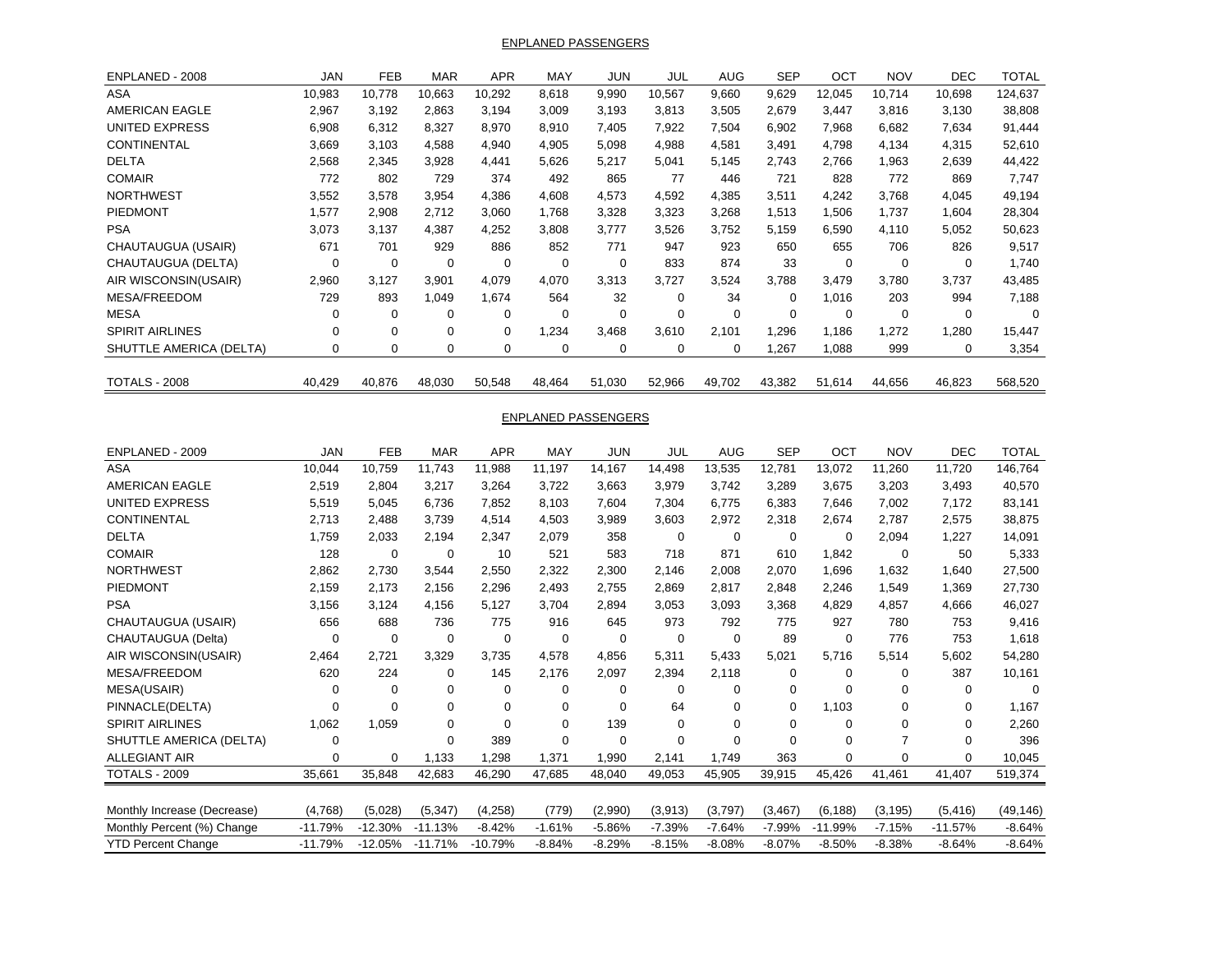DEPLANED PASSENGERS

| DEPLANED-2008               | <b>JAN</b>  | <b>FEB</b>       | <b>MAR</b>  | <b>APR</b>  | MAY         | <b>JUN</b>          | JUL         | <b>AUG</b>       | <b>SEP</b>  | OCT            | <b>NOV</b>                     | <b>DEC</b>  | <b>TOTAL</b> |
|-----------------------------|-------------|------------------|-------------|-------------|-------------|---------------------|-------------|------------------|-------------|----------------|--------------------------------|-------------|--------------|
| ASA                         | 10,278      | 10,334           | 9,992       | 9,702       | 8,807       | 9,851               | 10,254      | 9,787            | 9,127       | 11,585         | 10,134                         | 9,808       | 119,659      |
| <b>AMERICAN EAGLE</b>       | 3,409       | 2,887            | 3,095       | 3,533       | 2,870       | 3,506               | 4,096       | 3,663            | 3,102       | 3,564          | 3,950                          | 3,354       | 41,029       |
| <b>UNITED EXPRESS</b>       | 8,263       | 8,272            | 8,745       | 9,513       | 8,990       | 8,330               | 8,488       | 8,239            | 7,281       | 8,787          | 6,942                          | 7,759       | 99,609       |
| CONTINENTAL                 | 4,262       | 3,247            | 4,914       | 5,407       | 5,230       | 5,368               | 5,374       | 4,872            | 3,869       | 4,435          | 4,091                          | 4,623       | 55,692       |
| <b>DELTA</b>                | 2,961       | 2,613            | 4,361       | 4,798       | 5,476       | 5,142               | 5,636       | 5,355            | 3,198       | 3,861          | 2,488                          | 2,163       | 48,052       |
| <b>COMAIR</b>               | 900         | 814              | 835         | 339         | 565         | 1,006               | 118         | 299              | 810         | 715            | 900                            | 963         | 8,264        |
| <b>NORTHWEST</b>            | 3,838       | 3,588            | 3,792       | 4,197       | 4,494       | 4,428               | 4,584       | 4,111            | 3,102       | 4,360          | 4,292                          | 4,045       | 48,831       |
| PIEDMONT                    | 2,445       | 2,431            | 2,095       | 2,416       | 1,469       | 2,787               | 2,815       | 2,842            | 1,154       | 1,162          | 1,215                          | 1,027       | 23,858       |
| <b>PSA</b>                  | 3,919       | 3,738            | 4,922       | 5,121       | 4,550       | 4,437               | 4,654       | 4,562            | 5,777       | 7,206          | 4,622                          | 4,897       | 58,405       |
| CHAUTAUGUA (USAIR)          | 552         | 551              | 1,001       | 767         | 762         | 673                 | 903         | 708              | 472         | 532            | 440                            | 785         | 8,146        |
| CHAUTAUGUA (DELTA)          | $\mathbf 0$ | $\boldsymbol{0}$ | $\mathbf 0$ | $\mathbf 0$ | $\mathbf 0$ | $\mathbf 0$         | 943         | 940              | 34          | $\mathbf 0$    | $\overline{0}$                 | $\mathbf 0$ | 1,917        |
| AIR WISCONSIN(USAIR)        | 3,280       | 3,146            | 3,772       | 4,052       | 3,841       | 3,079               | 3,461       | 3,490            | 3,513       | 3,155          | 3,788                          | 3,693       | 42,270       |
| <b>MESA/FREEDOM</b>         | 846         | 843              | 1,083       | 1,115       | 682         | 88                  | $\mathbf 0$ | 49               | $\mathbf 0$ | 1,169          | 149                            | 744         | 6,768        |
| MESA(USAIR)                 | 112         | $\mathbf 0$      | 60          | $\mathbf 0$ | 61          | $\mathbf 0$         | 478         | $\mathbf 0$      | $\mathbf 0$ | $\mathbf 0$    | $\mathbf 0$                    | 40          | 751          |
| <b>SPIRIT AIRLINES</b>      | 0           | 0                | $\pmb{0}$   | $\mathbf 0$ | 1,092       | 3,389               | 2,815       | 2,146            | 1,279       | 1,124          | 1,216                          | 1,137       | 14,198       |
| SHUTTLE AMERICA (DELTA)     | 0           | $\mathbf 0$      | $\mathbf 0$ | 0           | $\mathbf 0$ | $\mathbf 0$         | $\mathbf 0$ | $\mathbf 0$      | 1,161       | 1,453          | 1,099                          | $\mathbf 0$ | 3,713        |
|                             |             |                  |             |             |             |                     |             |                  |             |                |                                |             |              |
| <b>TOTALS - 2008</b>        | 45,065      | 42,464           | 48,667      | 50,960      | 48,889      | 52,084              | 54,619      | 51,063           | 43,879      | 53,108         | 45,326                         | 45,038      | 581,162      |
|                             |             |                  |             |             |             |                     |             |                  |             |                | * based on enplaned passengers |             |              |
|                             |             |                  |             |             |             | DEPLANED PASSENGERS |             |                  |             |                |                                |             |              |
| DEPLANED 2009               | <b>JAN</b>  | FEB              | <b>MAR</b>  | <b>APR</b>  | MAY         | <b>JUN</b>          | JUL         | <b>AUG</b>       | <b>SEP</b>  | OCT            | <b>NOV</b>                     | <b>DEC</b>  | <b>TOTAL</b> |
| ASA                         | 10,612      | 10,751           | 11,734      | 12,404      | 11,831      | 14,571              | 14,938      | 14,856           | 12,722      | 12,831         | 11,387                         | 10,687      | 149,324      |
| <b>AMERICAN EAGLE</b>       | 3,111       | 2,918            | 3,627       | 3,612       | 3,753       | 3,823               | 3,744       | 3,645            | 3,330       | 3,582          | 3,349                          | 3,431       | 41,925       |
| <b>UNITED EXPRESS</b>       | 6,527       | 5,839            | 7,400       | 7,964       | 8,136       | 8,596               | 8,511       | 8,089            | 7,245       | 8,188          | 7,152                          | 7,032       | 90,679       |
| CONTINENTAL                 | 2,944       | 2,487            | 3,407       | 4,677       | 3,153       | 3,541               | 3,528       | 3,106            | 2,157       | 2,674          | 2,597                          | 2,745       | 37,016       |
| <b>DELTA</b>                | 2,823       | 2,386            | 2,782       | 2,828       | 2,660       | 534                 | $\mathbf 0$ | $\mathbf 0$      | $\mathbf 0$ | $\mathbf 0$    | 3,066                          | 1,094       | 18,173       |
| <b>COMAIR</b>               | 158         | $\mathbf 0$      | 8           | 158         | 619         | 613                 | 763         | 950              | 634         | 2,025          | $\mathbf 0$                    | 49          | 5,977        |
| <b>NORTHWEST</b>            | 3,227       | 2,886            | 3,458       | 2,363       | 1,950       | 2,214               | 2,320       | 2,086            | 1,960       | 1,913          | 1,243                          | 1,489       | 27,109       |
| PIEDMONT                    | 1,709       | 1,461            | 1,741       | 1,908       | 2,156       | 2,529               | 2,370       | 2,620            | 2,435       | 1,701          | 1,189                          | 633         | 22,452       |
| <b>PSA</b>                  | 4,086       | 3,638            | 4,275       | 5,077       | 3,394       | 2,446               | 2,501       | 2,451            | 2,874       | 4,821          | 4,864                          | 4,589       | 45,016       |
| CHAUTAUGUA (USAIR)          | 486         | 496              | 586         | 673         | 840         | 572                 | 794         | 717              | 562         | 787            | 595                            | 518         | 7,626        |
| CHAUTAUGUA (Delta)          | 0           | 0                | $\mathbf 0$ | $\mathbf 0$ | $\mathbf 0$ | 0                   | $\mathbf 0$ | $\mathbf 0$      | 110         | $\mathbf 0$    | 949                            | 578         | 1,637        |
| AIR WISCONSIN(USAIR)        | 3,036       | 3,306            | 3,771       | 4,167       | 5,276       | 5,988               | 6,334       | 6,389            | 5,848       | 6,677          | 6,014                          | 5,437       | 62,243       |
| <b>MESA/FREEDOM</b>         | 711         | 283              | $\mathbf 0$ | 126         | 1,763       | 1,912               | 2,087       | 1,801            | $\mathbf 0$ | $\mathbf 0$    | $\mathbf 0$                    | 456         | 9,139        |
| MESA(USAIR)                 | 20          | $\mathbf 0$      | 11          | $\mathbf 0$ | $\mathbf 0$ | 0                   | 12          | $\mathbf 0$      | $\mathbf 0$ | $\mathbf 0$    | $\mathbf 0$                    | 0           | 43           |
| PINNACLE(DELTA)             | $\mathbf 0$ | $\mathbf 0$      | $\mathbf 0$ | $\mathbf 0$ | $\mathbf 0$ | 178                 | 64          | $\mathbf 0$      | $\mathbf 0$ | 699            | $\mathbf 0$                    | $\mathbf 0$ | 941          |
| <b>SPIRIT AIRLINES</b>      | 1,132       | 1,033            | $\mathbf 0$ | $\mathbf 0$ | $\mathbf 0$ | $\Omega$            | $\Omega$    | $\mathbf 0$      | $\mathbf 0$ | $\Omega$       | $\Omega$                       | $\mathbf 0$ | 2,165        |
| SHUTTLE AMERICA (DELTA)     | 0           | $\mathbf 0$      | $\mathbf 0$ | 269         | $\mathbf 0$ | $\mathbf 0$         | 63          | $\boldsymbol{0}$ | $\mathbf 0$ | $\overline{0}$ | 53                             | $\mathbf 0$ | 385          |
| <b>ALLEGIANT AIR</b>        | 0           | 0                | 1,215       | 1,369       | 1,333       | 2,016               | 2,051       | 1,770            | 370         | 0              | 0                              | 0           | 10,124       |
| <b>TOTALS - 2009</b>        | 40,582      | 37,484           | 44,015      | 47,595      | 46,864      | 49,533              | 50,080      | 48,480           | 40,247      | 45,898         | 42,458                         | 38,738      | 531,974      |
|                             |             |                  |             |             |             |                     |             |                  |             |                |                                |             |              |
| Monthly Increase (Decrease) | (4, 483)    | (4,980)          | (4,652)     | (3, 365)    | (2,025)     | (2,551)             | (4,539)     | (2,583)          | (3,632)     | (7, 210)       | (2,868)                        | (6,300)     | (49, 188)    |
| Monthly Percent (%) Change  | $-9.95%$    | $-11.73%$        | $-9.56%$    | $-6.60%$    | $-4.14%$    | $-4.90%$            | $-8.31%$    | $-5.06%$         | $-8.28%$    | $-13.58%$      | $-6.33%$                       | $-13.99%$   | $-8.46%$     |
| <b>YTD Percent Change</b>   | $-9.95%$    | $-10.81%$        | $-10.36%$   | $-9.34%$    | $-8.26%$    | $-7.65%$            | $-7.76%$    | $-7.41%$         | $-7.50%$    | $-8.15%$       | $-8.00%$                       | $-8.46%$    | $-8.46%$     |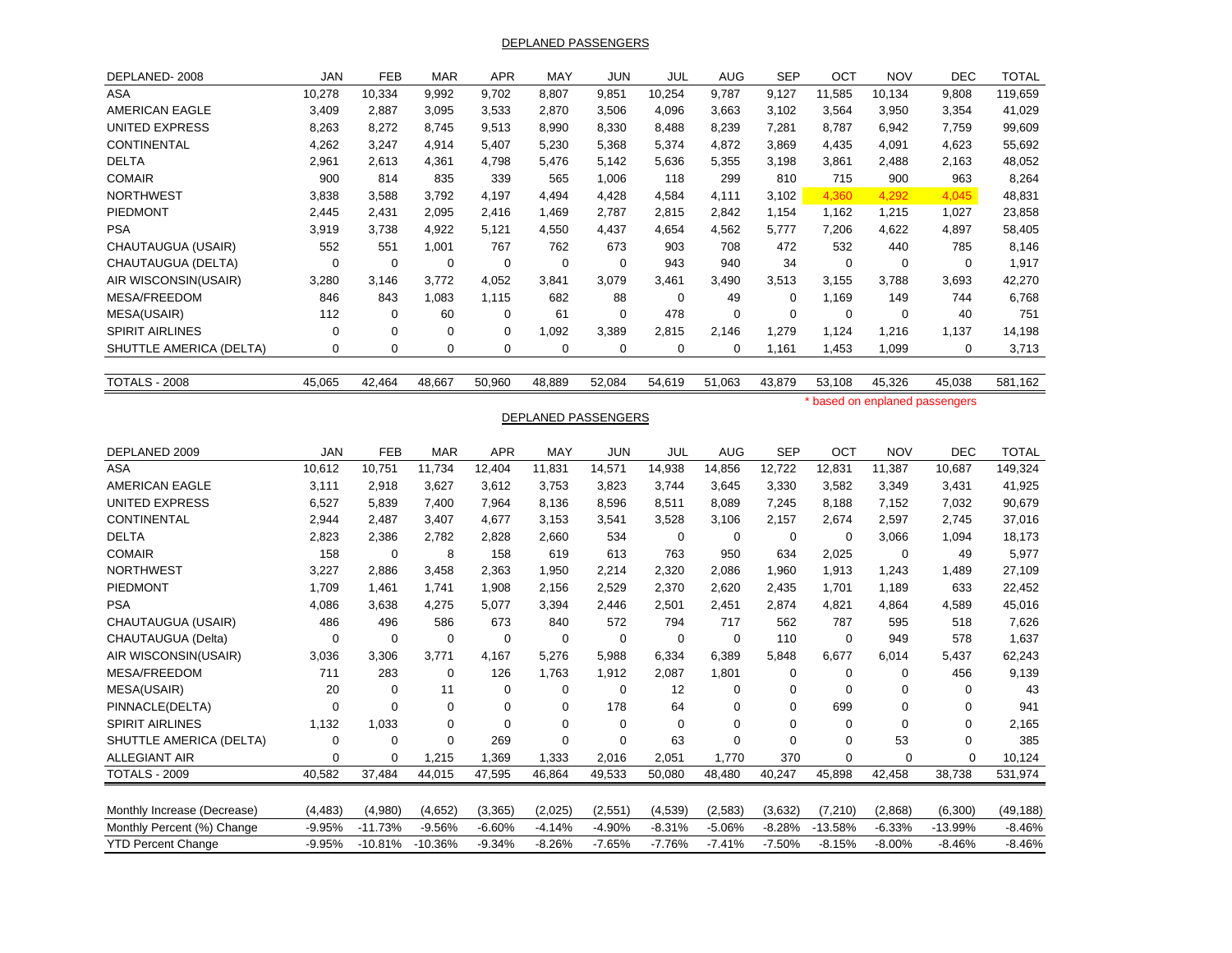TOTAL PASSENGERS

| TOTAL PASSENGERS - 2008     | <b>JAN</b>  | <b>FEB</b>           | <b>MAR</b>  | <b>APR</b>     | <b>MAY</b>  | <b>JUN</b>         | JUL         | <b>AUG</b>  | <b>SEP</b>  | OCT               | <b>NOV</b>     | <b>DEC</b>  | <b>TOTAL</b>  |
|-----------------------------|-------------|----------------------|-------------|----------------|-------------|--------------------|-------------|-------------|-------------|-------------------|----------------|-------------|---------------|
| <b>ASA</b>                  | 21,261      | 21,112               | 20,655      | 19,994         | 17,425      | 19,841             | 20,821      | 19,447      | 18,756      | 23,630            | 20,848         | 20,506      | 244,296       |
| AMERICAN EAGLE              | 6,376       | 6,079                | 5,958       | 6,727          | 5,879       | 6,699              | 7,909       | 7,168       | 5,781       | 7,011             | 7,766          | 6,484       | 79,837        |
| <b>UNITED EXPRESS</b>       | 15,171      | 14,584               | 17,072      | 18,483         | 17,900      | 15,735             | 16,410      | 15,743      | 14,183      | 16,755            | 13,624         | 15,393      | 191,053       |
| <b>CONTINENTAL</b>          | 7,931       | 6,350                | 9,502       | 10,347         | 10,135      | 10,466             | 10,362      | 9,453       | 7,360       | 9,233             | 8,225          | 8,938       | 108,302       |
| <b>DELTA</b>                | 5,529       | 4,958                | 8,289       | 9,239          | 11,102      | 10,359             | 10,677      | 10,500      | 5,941       | 6,627             | 4,451          | 4,802       | 92,474        |
| <b>COMAIR</b>               | 1,672       | 1,616                | 1,564       | 713            | 1,057       | 1,871              | 195         | 745         | 1,531       | 1,543             | 1,672          | 1,832       | 16,011        |
| <b>NORTHWEST</b>            | 7,390       | 7,166                | 7,746       | 8,583          | 9,102       | 9,001              | 9,176       | 8,496       | 6,613       | 8,602             | 8,060          | 8,090       | 98,025        |
| <b>PIEDMONT</b>             | 4,022       | 5,339                | 4,807       | 5,476          | 3,237       | 6,115              | 6,138       | 6,110       | 2,667       | 2,668             | 2,952          | 2,631       | 52,162        |
| <b>PSA</b>                  | 6,992       | 6,875                | 9,309       | 9,373          | 8,358       | 8,214              | 8,180       | 8,314       | 10,936      | 13,796            | 8,732          | 9,949       | 109,028       |
| CHAUTAUGUA (USAIR)          | 1,223       | 1,252                | 1,930       | 1,653          | 1,614       | 1,444              | 1,850       | 1,631       | 1,122       | 1,187             | 1,146          | 1,611       | 17,663        |
| CHAUTAUGUA (DELTA)          | $\pmb{0}$   | 0                    | $\mathbf 0$ | $\mathbf 0$    | $\mathbf 0$ | 0                  | 1,776       | 1,814       | 67          | $\mathbf 0$       | $\mathbf 0$    | $\mathbf 0$ | 3,657         |
| AIR WISCONSIN(USAIR)        | 6,240       | 6,273                | 7,673       | 8,131          | 7,911       | 6,392              | 7,188       | 7,014       | 7,301       |                   | 7,568          | 7,430       | 85,755        |
| MESA/FREEDOM                | 1,575       |                      | 2,132       | 2,789          |             |                    | $\mathbf 0$ | 83          | $\mathbf 0$ | 6,634             | 352            |             |               |
| <b>MESA</b>                 | 112         | 1,736<br>$\mathbf 0$ | 60          | 0              | 1,246<br>61 | 120<br>$\mathbf 0$ | 478         | $\mathbf 0$ | $\mathbf 0$ | 2,185<br>$\Omega$ | $\Omega$       | 1,738<br>40 | 13,956<br>751 |
| <b>SPIRIT AIRLINES</b>      | 0           | 0                    | $\mathbf 0$ | 0              | 2,326       |                    | 6,425       |             |             |                   | 2,488          | 2,417       |               |
|                             |             | $\mathbf 0$          |             |                |             | 6,857              |             | 4,247       | 2,575       | 2,310             |                |             | 29,645        |
| SHUTTLE AMERICA (DELTA)     | 0           |                      | $\mathbf 0$ | 0              | $\mathbf 0$ | 0                  | 0           | 0           | 2,428       | 2,541             | 2,098          | 0           | 7,067         |
| <b>TOTALS - 2008</b>        | 85,494      | 83,340               | 96,697      | 101,508        | 97,353      | 103,114            | 107,585     | 100,765     | 87,261      | 104,722           | 89,982         | 91,861      | 1,149,682     |
|                             |             |                      |             |                |             |                    |             |             |             |                   |                |             |               |
| TOTAL PASSENGERS - 2009     | <b>JAN</b>  | <b>FEB</b>           | <b>MAR</b>  | <b>APR</b>     | MAY         | <b>JUN</b>         | JUL         | <b>AUG</b>  | <b>SEP</b>  | OCT               | <b>NOV</b>     | <b>DEC</b>  | <b>TOTAL</b>  |
| <b>ASA</b>                  | 20,656      | 21,510               | 23,477      | 24,392         | 23,028      | 28,738             | 29,436      | 28,391      | 25,503      | 25,903            | 22,647         | 22,407      | 296,088       |
| AMERICAN EAGLE              | 5,630       | 5,722                | 6,844       | 6,876          | 7,475       | 7,486              | 7,723       | 7,387       | 6,619       | 7,257             | 6,552          | 6,924       | 82,495        |
| UNITED EXPRESS              | 12,046      | 10,884               | 14,136      | 15,816         | 16,239      | 16,200             | 15,815      | 14,864      | 13,628      | 15,834            | 14,154         | 14,204      | 173,820       |
| CONTINENTAL                 | 5,657       | 4,975                | 7,146       | 9,191          | 7,656       | 7,530              | 7,131       | 6,078       | 4,475       | 5,348             | 5,384          | 5,320       | 75,891        |
| <b>DELTA</b>                | 4,582       | 4,419                | 4,976       | 5,175          | 4,739       | 892                | $\mathbf 0$ | $\mathbf 0$ | $\mathbf 0$ | $\mathbf 0$       | 5,160          | 2,321       | 32,264        |
| <b>COMAIR</b>               | 286         | 0                    | 8           | 168            | 1,140       | 1,196              | 1,481       | 1,821       | 1,244       | 3,867             | $\mathbf 0$    | 99          | 11,310        |
| <b>NORTHWEST</b>            | 6,089       | 5,616                | 7,002       | 4,913          | 4,272       | 4,514              | 4,466       | 4,094       | 4,030       | 3,609             | 2,875          | 3,129       | 54,609        |
| PIEDMONT                    | 3,868       | 3,634                | 3,897       | 4,204          | 4,649       | 5,284              | 5,239       | 5,437       | 5,283       | 3,947             | 2,738          | 2,002       | 50,182        |
| <b>PSA</b>                  | 7,242       | 6,762                | 8,431       | 10,204         | 7,098       | 5,340              | 5,554       | 5,544       | 6,242       | 9,650             | 9,721          | 9,255       | 91,043        |
| CHAUTAUGUA (USAIR)          | 1,142       | 1,184                | 1,322       | 1,448          | 1,756       | 1,217              | 1,767       | 1,509       | 1,337       | 1,714             | 1,375          | 1,271       | 17,042        |
| CHAUTAUGUA (Delta)          | $\pmb{0}$   | 0                    | $\mathbf 0$ | 0              | $\mathbf 0$ | $\boldsymbol{0}$   | $\mathbf 0$ | 0           | 199         | $\boldsymbol{0}$  | 1,725          | 1,331       | 3,255         |
| AIR WISCONSIN(USAIR)        | 5,500       | 6,027                | 7,100       | 7,902          | 9,854       | 10,844             | 11,645      | 11,822      | 10,869      | 12,393            | 11,528         | 11,039      | 116,523       |
| MESA/FREEDOM                | 1,331       | 507                  | $\mathbf 0$ | 271            | 3,939       | 4,009              | 4,481       | 3,919       | $\mathbf 0$ | $\mathbf 0$       | $\mathbf 0$    | 843         | 19,300        |
| MESA(USAIR)                 | 20          | $\mathbf 0$          | 11          | 0              | $\mathbf 0$ | $\mathbf 0$        | 12          | $\mathbf 0$ | $\mathbf 0$ | $\Omega$          | $\mathbf 0$    | $\mathbf 0$ | 43            |
| PINNACLE(DELTA)             | $\mathbf 0$ | $\mathbf 0$          | $\mathbf 0$ | $\overline{0}$ | $\pmb{0}$   | 317                | 128         | 0           | $\mathbf 0$ | 1,802             | $\mathbf 0$    | $\mathbf 0$ | 2,247         |
| <b>SPIRIT AIRLINES</b>      | 2,194       | 2,092                | 0           | $\overline{0}$ | $\mathbf 0$ | $\mathbf 0$        | $\mathbf 0$ | $\mathbf 0$ | $\mathbf 0$ | $\mathbf 0$       | $\overline{7}$ | $\mathbf 0$ | 4,293         |
| SHUTTLE AMERICA (DELTA)     | $\mathbf 0$ | $\mathbf 0$          | $\mathbf 0$ | 658            | $\mathbf 0$ | $\mathbf 0$        | 63          | $\mathbf 0$ | $\mathbf 0$ | $\Omega$          | 53             | $\mathbf 0$ | 774           |
| <b>ALLEGIANT AIR</b>        | $\Omega$    | $\Omega$             | 2,348       | 2,667          | 2,704       | 4,006              | 4,192       | 3,519       | 733         | $\Omega$          | $\Omega$       | $\Omega$    | 20,169        |
| TOTALS - 2009               | 76,243      | 73,332               | 86,698      | 93,885         | 94,549      | 97,573             | 99,133      | 94,385      | 80,162      | 91,324            | 83,919         | $\mathbf 0$ | 1,051,348     |
|                             |             |                      |             |                |             |                    |             |             |             |                   |                |             |               |
| Monthly Increase (Decrease) | (9,251)     | (10,008)             | (9,999)     | (7,623)        | (2,804)     | (5,541)            | (8, 452)    | (6, 380)    | (7.099)     | (13, 398)         | (6,063)        | (91, 861)   | (98, 334)     |
| Monthly Percent (%) Change  | $-10.82%$   | $-12.01%$            | $-10.34%$   | $-7.51%$       | $-2.88%$    | $-5.37%$           | $-7.86%$    | $-6.33%$    | $-8.14%$    | $-12.79%$         | $-6.74%$       | -100.00%    | $-8.55%$      |
| <b>YTD Percent Change</b>   | $-10.82%$   | $-11.41%$            | $-11.02%$   | $-10.05%$      | $-8.55%$    | $-7.97%$           | $-7.95%$    | $-7.74%$    | $-7.78%$    | $-8.32%$          | $-8.19%$       | $-15.52%$   | $-12.04%$     |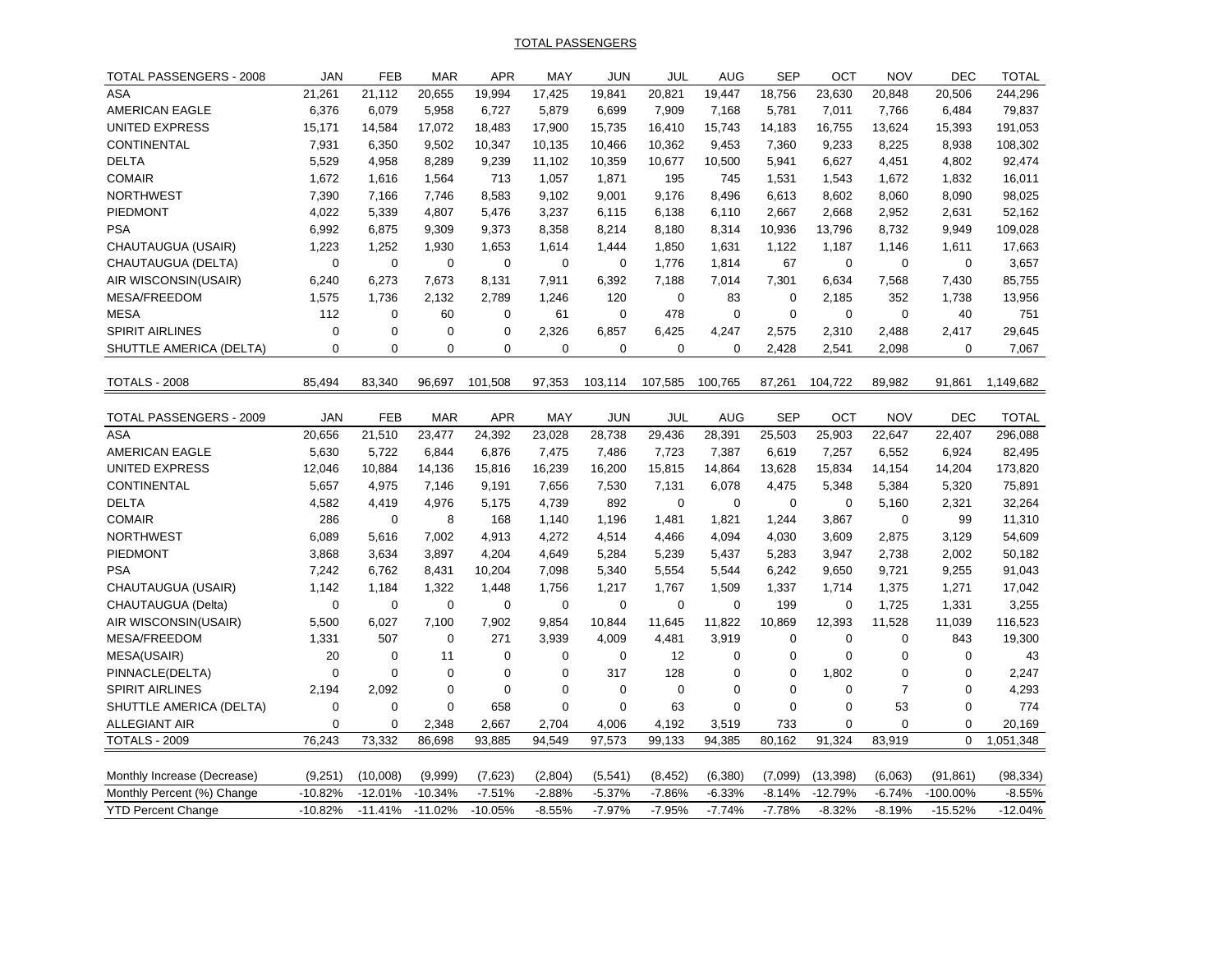AIR CARGO

| AIR CARGO ENPLANED (TON:  | <b>JAN</b> | <b>FEB</b> | <b>MAR</b> | <b>APR</b> | MAY   | <b>JUN</b> | JUL      | <b>AUG</b> | <b>SEP</b> | OCT      | <b>NOV</b> | <b>DEC</b> | <b>TOTAL</b> |
|---------------------------|------------|------------|------------|------------|-------|------------|----------|------------|------------|----------|------------|------------|--------------|
| ABX AIR                   | 40         | 0          | 0          | 0          | 0     |            |          | 0          | 0          |          | 0          | 0          | 40           |
| <b>BANKAIR</b>            | 0          | 0          | 0          | 0          | 0     | 0          | $\Omega$ | 0          | 0          | $\Omega$ | 0          | 0          | 0            |
| <b>DELTA</b>              | 6          | 5          | 5          | 5          |       | 4          | $\Omega$ |            | $\Omega$   | $\Omega$ | 2          | 6          | 48           |
| <b>FEDERAL EXPRESS</b>    | 721        | 633        | 994        | 1,008      | 990   | 1,020      | 063      | 1,020      | 1,020      | ,096     | 794        | 923        | 11,282       |
| <b>MOUNTAIN AIR CARGO</b> | 42         | 27         | 46         | 74         | 46    | 46         | 52       | 44         | 44         | 52       | 43         | 54         | 571          |
| UNITED PARCEL SERVICE     | 3,079      | 2,787      | 2,099      | 2,325      | 1,931 | 2,085      | .996     | 1,739      | 1,900      | ,917     | 1,790      | 2,888      | 26,536       |
| <b>TOTALS - 2009</b>      | 3,888      | 3,453      | 3,144      | 3,412      | 2,974 | 3,154      | 3,111    | 2,809      | 2,965      | 3,065    | 2,629      | 3,871      | 38,476       |
|                           |            |            |            |            |       |            |          |            |            |          |            |            |              |
|                           |            |            |            |            |       |            |          |            |            |          |            |            |              |
| AIR CARGO DEPLANED (TON:  | <b>JAN</b> | <b>FEB</b> | <b>MAR</b> | <b>APR</b> | MAY   | <b>JUN</b> | JUL      | <b>AUG</b> | <b>SEP</b> | OCT      | <b>NOV</b> | <b>DEC</b> | <b>TOTAL</b> |

|                           | <b>.</b> | ---   | . <i>.</i> | .     | .     | .     | ---   | $\sim$ | --    | --    | $\cdots$ | ---   | .      |
|---------------------------|----------|-------|------------|-------|-------|-------|-------|--------|-------|-------|----------|-------|--------|
| ABX AIR                   | 37       |       | U          |       |       |       |       |        |       |       |          |       | 37     |
| <b>BANKAIR</b>            | 0        |       |            |       |       |       |       |        |       |       | 0        |       | 0      |
| <b>DELTA</b>              | 8        |       |            |       | 5     | 4     |       | 5      |       |       | 5        |       | 57     |
| <b>FEDERAL EXPRESS</b>    | 649      | 640   | 689        | 699   | 761   | 755   | 779   | 742    | 814   | 855   | 701      | 862   | 8,947  |
| <b>MOUNTAIN AIR CARGO</b> | 27       | 422   | 33         | 89    | 33    | 34    | 33    | 30     | 32    | 36    | 28       | 42    | 838    |
| UNITED PARCEL SERVICE     | 2,122    | 3,047 | 971.،      | 2.146 | ,933  | ,937  | 2,080 | .795   | 2,001 | 2.118 | .640     | 2,365 | 25,153 |
|                           |          |       |            |       |       |       |       |        |       |       |          |       |        |
| <b>TOTALS - 2009</b>      | 2.843    | 4.118 | 2,704      | 2,941 | 2,732 | 2.729 | 2.891 | 2.572  | 2.847 | 3.009 | 2.374    | 3,271 | 35,031 |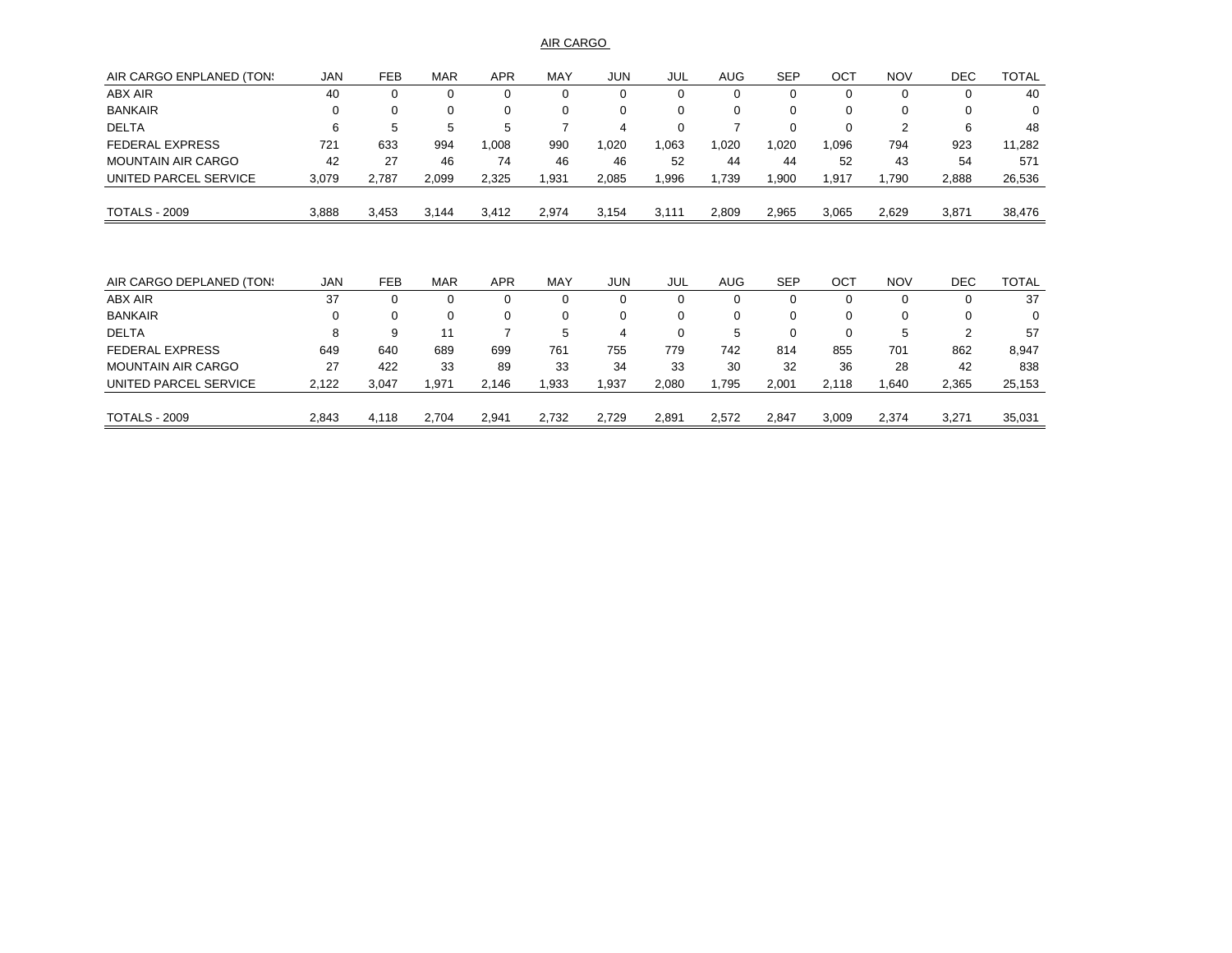|                           |                         |                |                |             | <b>FLIGHTS</b> |                |                |              |              |             |              |              |                |
|---------------------------|-------------------------|----------------|----------------|-------------|----------------|----------------|----------------|--------------|--------------|-------------|--------------|--------------|----------------|
| MONTHLY FLIGHTS -2008     | <b>JAN</b>              | FEB            | <b>MAR</b>     | <b>APR</b>  | MAY            | <b>JUN</b>     | JUL            | AUG          | <b>SEP</b>   | ОСТ         | <b>NOV</b>   | <b>DEC</b>   | <b>TOTAL</b>   |
| <b>ASA</b>                | 310                     | 298            | 306            | 284         | 232            | 234            | 236            | 234          | 252          | 303         | 278          | 265          | 3,232          |
| AMERICAN EAGLE            | 92                      | 86             | 88             | 90          | 94             | 89             | 123            | 123          | 89           | 93          | 88           | 93           | 1,148          |
| <b>UNITED EXPRESS</b>     | 249                     | 209            | 260            | 254         | 260            | 237            | 251            | 248          | 242          | 259         | 216          | 234          | 2,919          |
| CONTINENTAL               | 119                     | 98             | 137            | 146         | 142            | 135            | 144            | 137          | 120          | 133         | 119          | 120          | 1,550          |
| <b>DELTA</b>              | 33                      | 35             | 55             | 53          | 52             | 56             | 66             | 56           | 36           | 36          | 29           | 32           | 539            |
| <b>COMAIR</b>             | 25                      | 23             | 24             | 10          | 15             | 25             | 3              | 11           | 25           | 22          | 46           | 28           | 257            |
| <b>NORTHWEST</b>          | 113                     | 110            | 114            | 118         | 120            | 119            | 119            | 122          | 114          | 118         | 112          | 111          | 1,390          |
| PIEDMONT                  | 122                     | 112            | 102            | 105         | 105            | 121            | 127            | 123          | 56           | 56          | 62           | 56           | 1,147          |
| <b>PSA</b>                | 138                     | 118            | 152            | 105         | 145            | 154            | 155            | 153          | 192          | 235         | 163          | 187          | 1,897          |
| CHAUTAUGUA (USAIR)        | 27                      | 24             | 29             | 26          | 27             | 29             | 34             | 31           | 28           | 31          | 27           | 29           | 342            |
| CHAUTAUGUA (DELTA)        | $\mathbf 0$             | 0              | $\mathbf 0$    | 0           | $\mathbf 0$    | 0              | 22             | 24           | $\mathbf{1}$ | 0           | 0            | $\mathbf 0$  | 47             |
| AIR WISCONSIN(USAIR)      | 107                     | 103            | 113            | 116         | 121            | 103            | 117            | 113          | 132          | 117         | 117          | 119          | 1,378          |
| MESA/FREEDOM              | 30                      | 32             | 36             | 53          | 16             | $\mathbf{2}$   | 0              | $\mathbf{1}$ | 0            | 32          | 5            | 26           | 233            |
| MESA(USAIR)               | $\overline{\mathbf{c}}$ | $\mathbf 0$    | $\mathbf{1}$   | 0           | 1              | $\mathbf 0$    | 6              | 0            | $\mathbf 0$  | $\mathbf 0$ | $\mathbf 0$  | $\mathbf{1}$ | 11             |
| <b>SPIRIT AIRLINES</b>    | $\mathbf 0$             | 0              | 0              | 0           | 10             | 37             | 30             | 27           | 15           | 13          | 13           | 13           | 158            |
| SHUTTLE AMERICA (DELTA)   | $\mathbf 0$             | 0              | $\mathbf 0$    | 0           | $\mathbf 0$    | 0              | 0              | $\mathbf 0$  | 27           | 29          | 22           | 0            | 78             |
| ABX AIR                   | 44                      | 42             | 42             | 46          | 45             | 40             | 44             | 44           | 39           | 46          | 40           | 39           | 511            |
| <b>BANKAIR</b>            | $\mathbf{1}$            | $\overline{2}$ | $\mathbf 0$    | 0           | $\overline{2}$ | $\mathbf{1}$   | 0              | 0            | $\mathbf{1}$ | 0           | $\mathbf 1$  | 0            | 8              |
| <b>FEDERAL EXPRESS</b>    | 41                      | 39             | 39             | 40          | 41             | 21             | 22             | 22           | 21           | 24          | 20           | 32           | 362            |
| <b>MOUNTAIN AIR CARGO</b> | 40                      | 38             | 37             | 39          | 40             | 36             | 42             | 39           | 33           | 42          | 35           | 38           | 459            |
| UNITED PARCEL SERVICE     | 220                     | 232            | 209            | 234         | 217            | 210            | 234            | 215          | 205          | 238         | 198          | 268          | 2,680          |
| <b>TOTALS - 2008</b>      | 1,713                   | 1,601          | 1,744          | 1,719       | 1,685          | 1,649          | 1,775          | 1,723        | 1,628        | 1,827       | 1,591        | 1,691        | 20,346         |
|                           |                         |                |                |             | <b>FLIGHTS</b> |                |                |              |              |             |              |              |                |
| MONTHLY FLIGHTS -2009     | <b>JAN</b>              | <b>FEB</b>     | <b>MAR</b>     | <b>APR</b>  | MAY            | JUN            | JUL            | AUG          | <b>SEP</b>   | ОСТ         | <b>NOV</b>   | DEC          | <b>TOTAL</b>   |
| ASA                       | 322                     | 306            | 323            | 299         | 258            | 333            | 345            | 346          | 302          | 275         | 298          | 300          | 3,707          |
| AMERICAN EAGLE            | 89                      | 84             | 95             | 90          | 91             | 88             | 93             | 94           | 90           | 92          | 89           | 89           | 1,084          |
| <b>UNITED EXPRESS</b>     | 226                     | 206            | 230            | 225         | 238            | 223            | 235            | 232          | 216          | 233         | 223          | 221          | 2,708          |
| CONTINENTAL               | 113                     | 97             | 129            | 133         | 132            | 100            | 89             | 86           | 87           | 88          |              | 69           | 1,123          |
| <b>DELTA</b>              | 31                      | 29             | 28             | 51          | 35             | 12             | 0              | $\mathbf 0$  | $\mathbf 0$  | $\mathbf 0$ | 29           | 16           | 231            |
| <b>COMAIR</b>             | 5                       | 0              | $\mathbf{1}$   | $\mathbf 1$ | 23             | 20             | 22             | 26           | 21           | 52          | $\mathbf 0$  | $\mathbf{1}$ | 172            |
| <b>NORTHWEST</b>          | 116                     | 107            | 117            | 71          | 62             | 58             | 76             | 59           | 60           | 59          | 55           | 56           | 896            |
| <b>PIEDMONT</b>           | 90                      | 85             | 82             | 80          | 80             | 82             | 83             | 81           | 72           | 53          | 38           | 34           | 860            |
| PINNACLE(DELTA)           | $\mathbf 0$             | $\mathbf 0$    | $\mathbf 0$    | $\mathbf 0$ | $\mathbf 0$    | 3              | $\overline{2}$ | $\mathbf 0$  | 0            | 17          | $\mathbf 0$  | $\mathbf 0$  | 22             |
| <b>PSA</b>                | 151                     | 138            | 162            | 167         | 118            | 82             | 81             | 83           | 86           | 114         | 117          | 123          | 1,422          |
| CHAUTAUGUA (USAIR)        | 29                      | 29             | 28             | 28          | 31             | 22             | 27             | 26           | 26           | 28          | 23           | 22           | 319            |
| CHAUTAUGUA (Delta)        | 0                       | 0              | 0              | 0           | 0              | $\mathbf 0$    | 0              | $\mathbf 0$  | 5            | 0           | 25           | 25           | 55             |
| AIR WISCONSIN(USAIR)      | 114                     | 110            | 119            | 116         | 146            | 170            | 173            | 173          | 157          | 168         | 164          | 171          | 1,781          |
| MESA/FREEDOM              | 26                      | 10             | 0              | 4           | 52             | 51             | 54             | 53           | 0            | 0           | 0            | 12           | 262            |
| MESA(USAIR)               | $\mathbf{1}$            | 0              | $\overline{2}$ | 0           | $\Omega$       | 0              | $\mathbf 1$    | 0            | $\mathbf 0$  | 0           | $\Omega$     | $\Omega$     | $\overline{4}$ |
| <b>SPIRIT AIRLINES</b>    | 13                      | 12             | $\mathbf 0$    | $\mathbf 0$ | 0              | 0              | $\mathbf 0$    | $\mathbf 0$  | 0            | 0           | $\mathbf 0$  | $\mathbf 0$  | 25             |
| <b>ALLEGIANT AIR</b>      | $\mathbf 0$             | $\mathbf 0$    | 15             | 14          | 16             | 21             | 22             | 18           | 4            | 0           | 0            | 0            | 110            |
| ABX AIR                   | 11                      | $\mathbf 0$    | 0              | 0           | 0              | 0              | 0              | $\mathbf 0$  | 0            | 0           | 0            | 0            | 11             |
| <b>BANKAIR</b>            | $\mathbf 0$             | 0              | 0              | 0           | 0              | 0              | 0              | $\mathbf 0$  | 0            | 0           | 0            | 0            | $\mathbf 0$    |
| <b>FEDERAL EXPRESS</b>    | 24                      | 21             | 42             | 40          | 42             | 38             | 41             | 40           | 38           | 41          | 29           | 37           | 433            |
| <b>MOUNTAIN AIR CARGO</b> | 39                      | 36             | 21             | 22          | 21             | 21             | 22             | 20           | 20           | 24          | 19           | 22           | 287            |
| SHUTTLE AMERICA (DELTA)   | $\mathbf 0$             | 0              | 0              | 9           | 0              | $\overline{2}$ | $\mathbf 1$    | $\mathbf 0$  | $\mathbf{1}$ | 0           | $\mathbf{1}$ | 0            | 14             |
| UNITED PARCEL SERVICE     | 176                     | 178            | 145            | 159         | 120            | 116            | 127            | 107          | 114          | 110         | 100          | 159          | 1,611          |
| <b>TOTALS - 2009</b>      | 1,576                   | 1,448          | 1,539          | 1,509       | 1,465          | 1,442          | 1,494          | 1,444        | 1,299        | 1,354       | 1,210        | 1,357        | 17,137         |